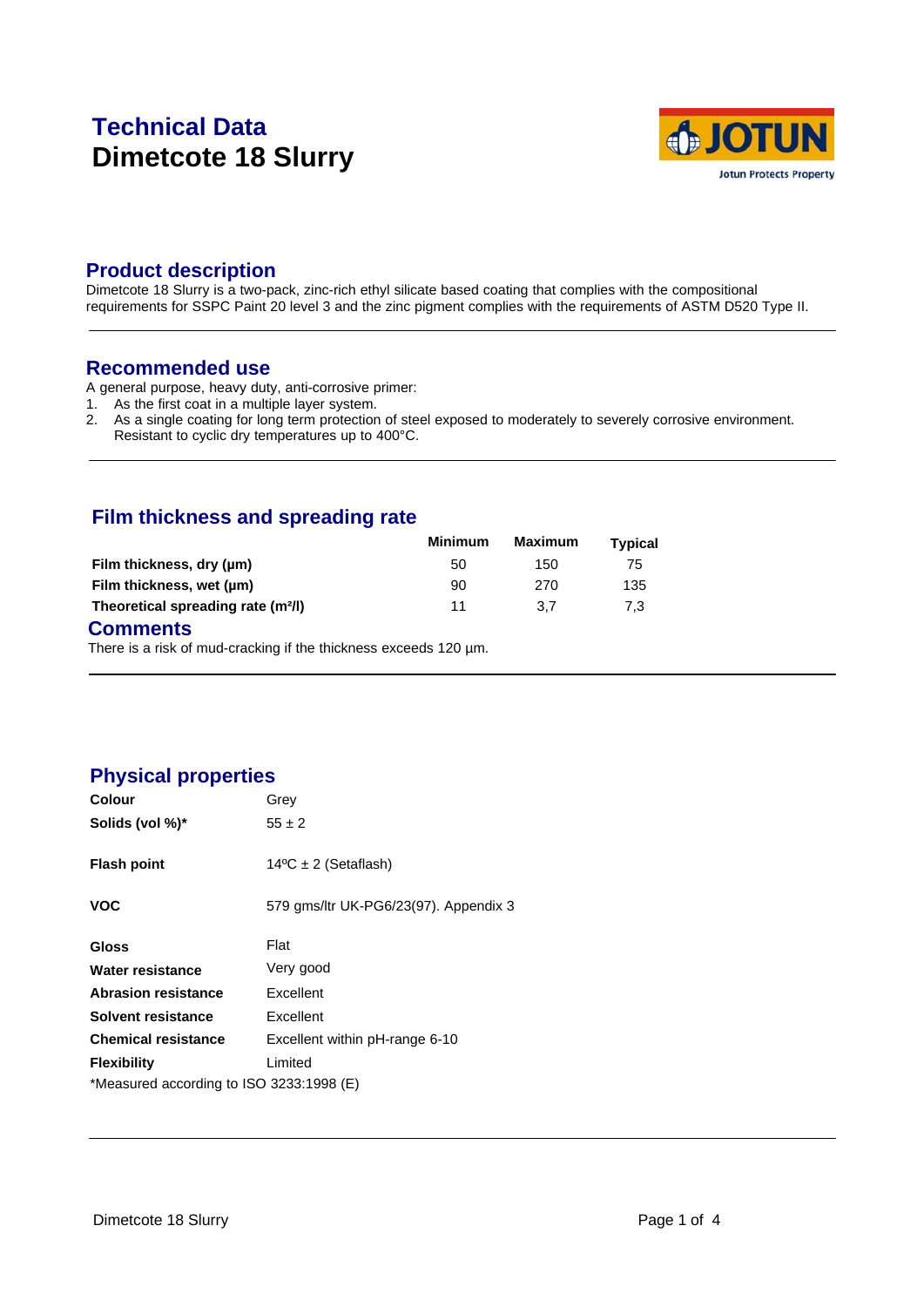# **Surface preparation**

All surfaces should be clean, dry and free from contamination. The surface should be assessed and treated in accordance with ISO 8504.

#### **Bare steel**

Cleanliness: Blast cleaning to Sa 2½ (ISO 8501-1:2007). Roughness: using abrasives suitable to achieve grade Fine to Medium G (30-85 µm, Ry5) (ISO 8503-2)

#### **Other surfaces**

The coating may be used on other substrates. Please contact your local Jotun office for more information.

#### **Condition during application**

The temperature of the substrate should be min. 5°C and at least 3°C above the dew point of the air, temperature and relative humidity measured in the vicinity of the substrate. Zinc silicate paints in general requires moisture for curing. At low humidity the curing will be improved by gently sprinkling fresh water over the paint film, and/or by artificial humidification of the surrounding atmosphere. The paint must be completely cured before topcoating, otherwise the adhesion of the subsequent coat will be unsatisfactory. Use Methyl ethyl ketone (MEK) test according to ASTM D 4752- 87 to verify the curing time before topcoating. Unweathered zinc silicate films are porous and the porosity may vary according to the weather condition during application and the application technique. When overcoating, the air in the pores will escape through the new coat of paint and may cause blisters or pinholes ("popping") in the coat just after application. To avoid this a mist coat/full coat technique is recommended:

First apply a thin coat to fill the pores in the zinc silicate film and a few minutes later apply to full specified film thickness. In difficult cases it may be necessary to thin the next coat, or use Penguard Tie Coat 100 as first overcoat.

### **Application methods**

**Spray** Use airless spray or conventional spray **Brush** Recommended for stripe coating and small areas, care must be taken to achieve the specified dry film thickness. In order to avoid settling of heavy zinc, continuous mechanical stirring during application is recommended.

| <b>Application data</b>    |                                                                                                                                                                                                                                                        |
|----------------------------|--------------------------------------------------------------------------------------------------------------------------------------------------------------------------------------------------------------------------------------------------------|
| Mixing ratio (volume)      | 3:1                                                                                                                                                                                                                                                    |
| Mixing                     | 3 parts Comp. A to be mixed with 1 part Dimetcote 15/18 Slurry, Comp. B by<br>volume.                                                                                                                                                                  |
| Pot life (23°C)            | 8 hours. (Reduced at higher temp.)                                                                                                                                                                                                                     |
| <b>Thinner/Cleaner</b>     | Jotun Thinner No. 4/25. Adjusting spray pattern and drying may sometimes<br>become necessary. Use max 5% *, Jotun Thinner No. 4 (fast evaporation) when<br>temperature is low and Jotun Thinner No. 25 (slow evaporation) when temperature<br>is high. |
| Guiding data airless spray |                                                                                                                                                                                                                                                        |
| Pressure at nozzle         | 10 MPa (100 kp/cm <sup>2</sup> , 1400 psi)                                                                                                                                                                                                             |
| Nozzle tip                 | $0.46 - 0.58$ mm $(0.018 - 0.023")$                                                                                                                                                                                                                    |
| <b>Spray angle</b>         | $30-80^\circ$                                                                                                                                                                                                                                          |
| <b>Filter</b>              | Check to ensure that filters are clean.                                                                                                                                                                                                                |
| <b>Note</b>                | * Thinner should be added after mixing components.                                                                                                                                                                                                     |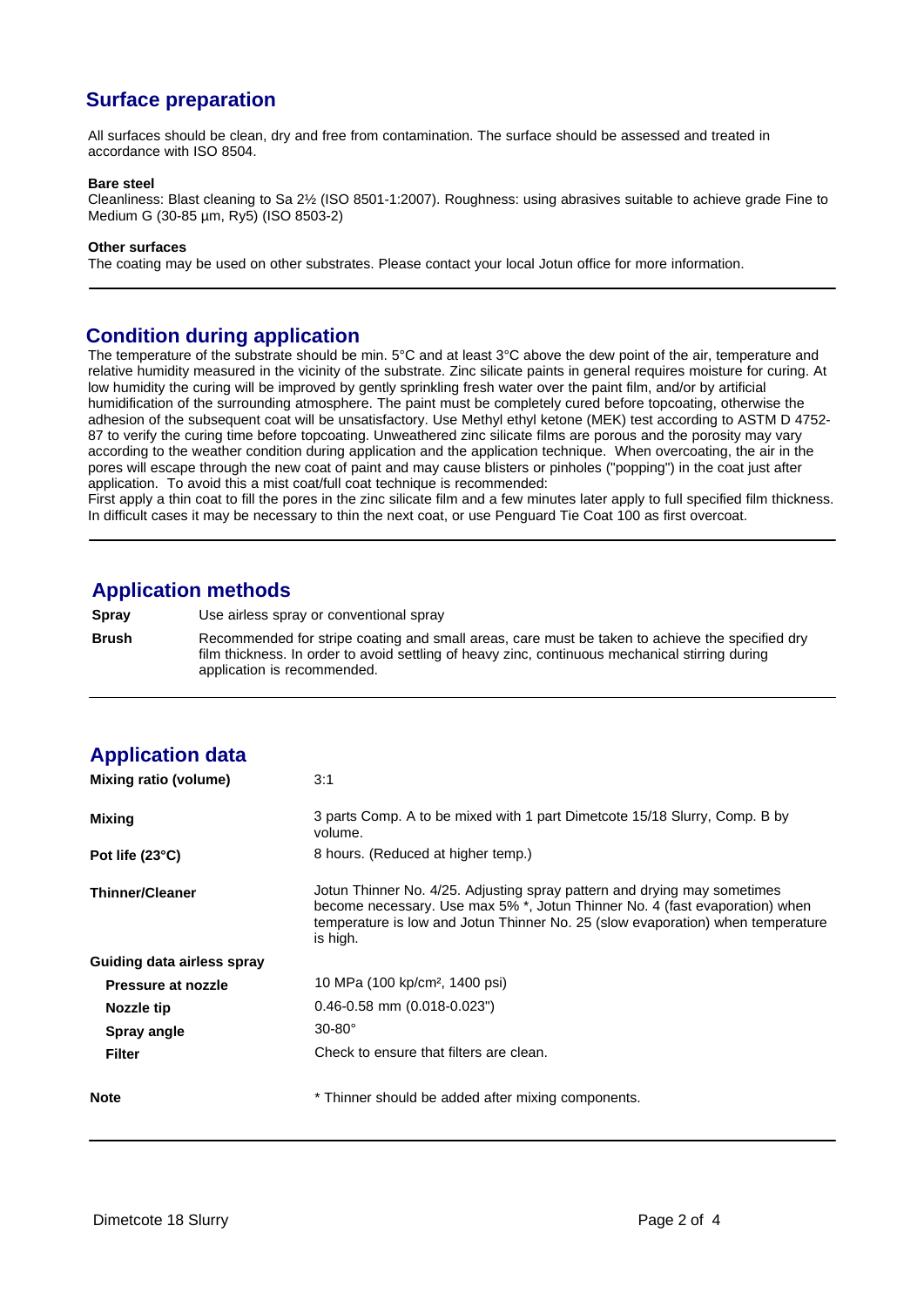# **Drying time**

Drying times are generally related to air circulation, temperature, film thickness and number of coats, and will be affected correspondingly. The figures given in the table are typical with:

Good ventilation (Outdoor exposure or free circulation of air)

- Typical film thickness
- One coat on top of inert substrate
- Relative humidity at 70%

| Substrate temperature               | $5^{\circ}$ C | $10^{\circ}$ C | $23^{\circ}$ C | $40^{\circ}$ C   |
|-------------------------------------|---------------|----------------|----------------|------------------|
|                                     |               |                |                |                  |
| Surface dry                         | 90 min        | 60 min         | 30 min         | $10 \text{ min}$ |
| Through dry                         | 3 h           | 90 min         | 60             | $25 \text{ min}$ |
| Cured <sup>1</sup>                  | 72 h          | 48 h           | 24 h           | 10 h             |
| Dry to recoat, minimum <sup>2</sup> | 72 h          | 48 h           | 24 h           | 10h              |
| <b>Profile 1999</b>                 |               |                |                |                  |

**Dry to recoat, maximum <sup>3</sup>**

1. Curing time to be verified by MEK test (ASTM D 4752-87)

1. Recommended data given for recoating with coatings normally specified on top of zinc ethyl silicate coatings.

2. The surface should be free of zinc salts and other contamination prior to application.

The given data must be considered as guidelines only. The actual drying time/times before recoating may be shorter or longer, depending on film thickness, ventilation, humidity, underlying paint system, requirement for early handling and mechanical strength etc. A complete system can be described on a system sheet, where all parameters and special conditions could be included.

# **Typical paint system**

**Dimetcote 18 Slurry 1 x 75 µm (Dry Film Thickness)**  Normally overcoated with an epoxy system. **Other systems may be specified, depending on area of use**

#### **Storage**

The product must be stored in accordance with national regulations. Storage conditions are to keep the containers in a dry, cool, well ventilated space and away from source of heat and ignition. Containers must be kept tightly closed. The component A is a zinc dust slurry and settling may occur during storage. The product component B must be stored below 25ºC.

SHELF LIFE: 2 years at 23ºC for Comp. A., 12 months for Comp. B, subject to re-inspection thereafter. Higher temperatures during storage may reduce the shelf life and may lead to gelling in the tin.

#### **Handling**

Handle with care. Stir well before use. Continuous stirring during application will prevent the heavy zinc pigment from settling.

#### **Packing size**

10 litre unit: 7.5 litres Comp. A (zinc slurry) in a 10 litre container and 2.5 litres Dimetcote 15/18 Slurry, Comp. B (liquid) in a 2.5 litres container.